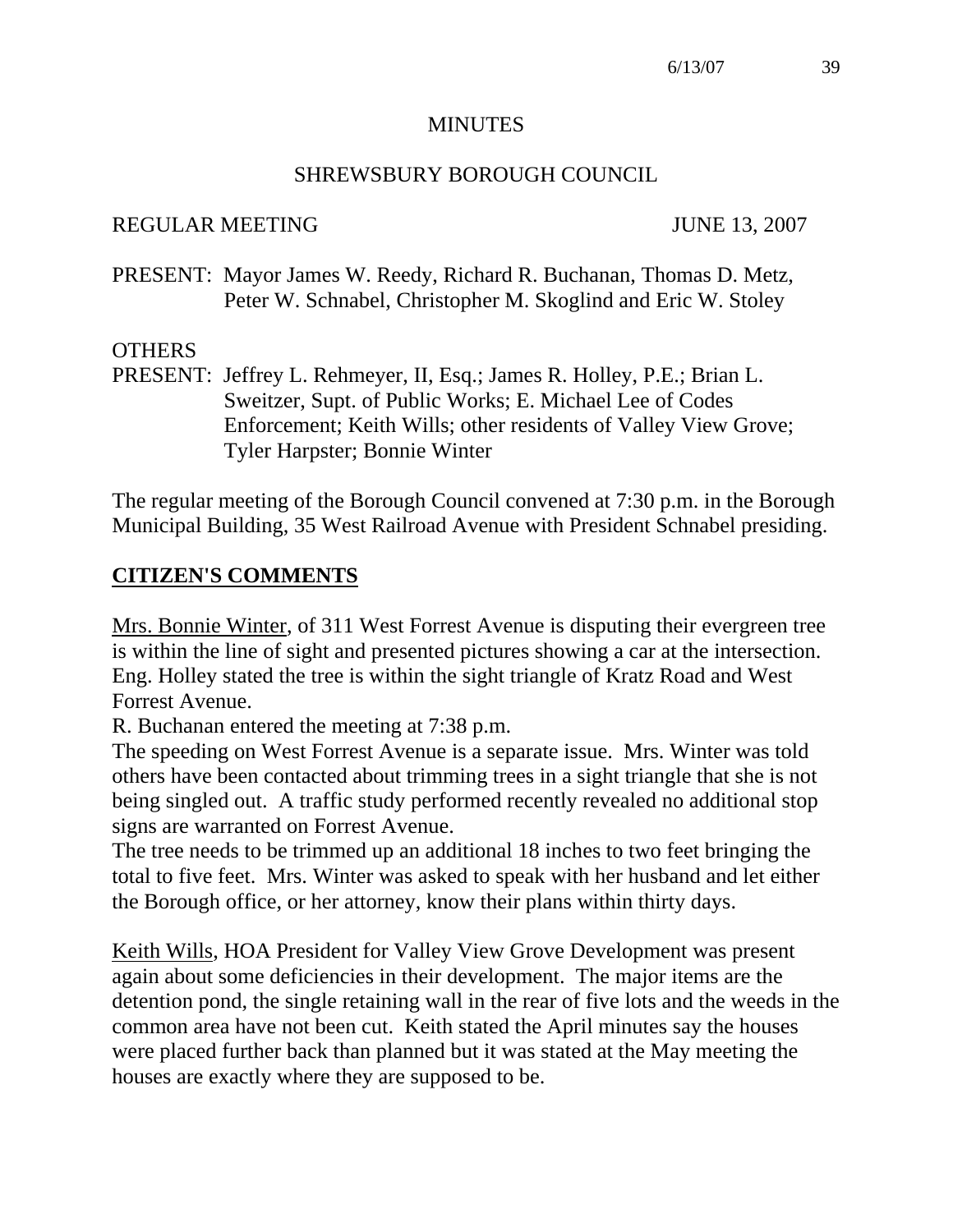Cornerstone had a contractor dig in the pond and large stones were found and it is believed the water was draining from that area instead of the outlet. The contractor did not fill properly and the berm needs work and the pipe through the berm is not satisfactory. There was to be sod put in place but it was just seeded. There were no drawings and it is still not working correctly.

Cornerstone did not contact Eng. Holley's office when the pond was first installed.

The property owners in attendance were told they can access the rear of their properties from the right-of-way from both ends of the streets as the swales are on the individual lots and who now has maintenance responsibility is between the home owners and Cornerstone.

Due to the fact that Cornerstone Development has had deadline after deadline, the following motion was made.

R. Buchanan moved that Sol. Rehmeyer send a letter to Cornerstone Development stating the following: 1) Eng. Holley has been instructed to begin the paperwork to call the bond with the intent to use the funds to fix the deficiencies left by Cornerstone Development and its contractor(s) concerning the pond; 2) Sol. Rehmeyer should make clear that if Cornerstone Development wants to proceed to correct the problems themselves that they must submit plans for Eng. Holley to review and they cannot initiate any action on site without first contacting Eng. Holley and the work must be done under full supervision by Eng. Holley's office; 3) the project must be assigned to a general contractor or put out for bid. A response must be received from Cornerstone Development either way within 30 days of today or the plan developed by Eng. Holley will be put in motion(two weeks for Eng. Holley's office to prepare the plan and two weeks for Cornerstone to do the work or respond.) The work must follow Eng. Holley's plan/supervision.

T. Metz seconded. The motion carried with all in favor.

R. Buchanan moved that Sol. Rehmeyer be directed to send a letter to Cornerstone Development that the retaining wall work was not done according to the plan and the Borough wants a response within 30 days or the Borough will retain an outside contractor to correct the wall.

R. Metz seconded. After discussion, the motion died.

R. Buchanan amended the motion that a strongly-worded letter be sent to Cornerstone Development that they are not in compliance with the approved plan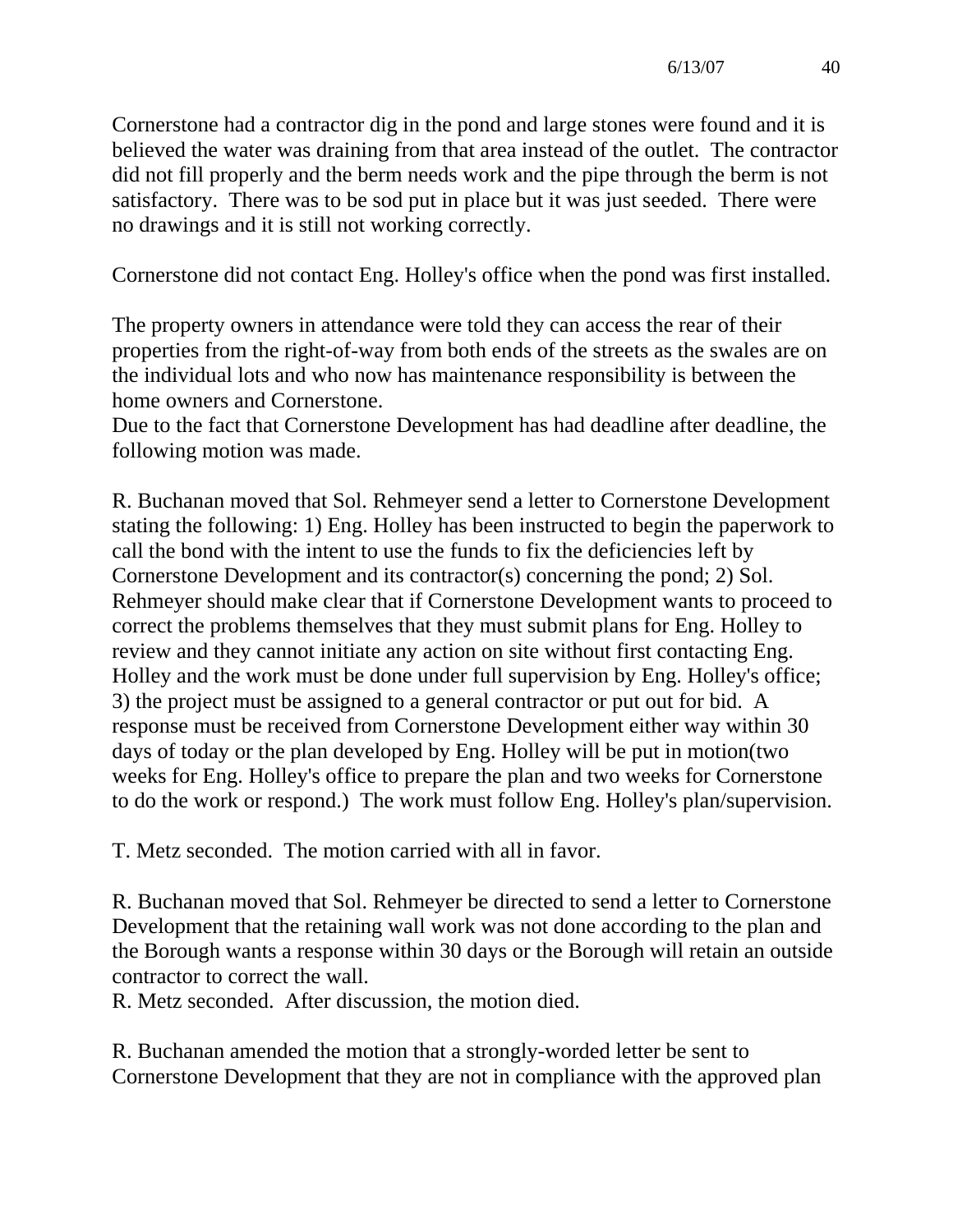and the Borough wants a plan from them with a time line on how they plan to correct the problem of the single retaining wall. R. Metz seconded. The motion carried with all in favor.

Sol. Rehmeyer should further add to his letter that Cornerstone Development or its contractor did not contact Eng. Holley's office prior to the construction of the original pond and if any work is done in this development by Cornerstone Development, they must first contact Eng. Holley's office.

Tyler Harpster of the Southern Pennsylvania Communications Group stated the annual field day will be on June 23 and 24 at Codorus State Park.

# **APPROVAL OF MINUTES**

C. Skoglind moved to approve the minutes of the May 9 meeting.

E. Stoley seconded. The motion carried with all in favor.

# **APPROVAL OF EXPENDITURES AND REPORT OF ACCOUNTS**

The reports for April will be approved next month.

## **BILL LIST**

The bill list was presented for May: General account: check numbers 8374 thru 8415; Water account: check numbers 3783 thru 3794; Sewer account: check numbers 3733 thru 3740; Highway Aid: check numbers: none.

C. Skoglind moved to approve the bill list for May.

T. Metz and E. Stoley seconded. The motion carried with all in favor.

## **SUBDIVISION AND LAND DEVELOPMENT BUSINESS**

### Eitzert Farms Financial Security

The developer asked if it could withdraw the financial security that was posted and the response was no, as that would void final plan approval.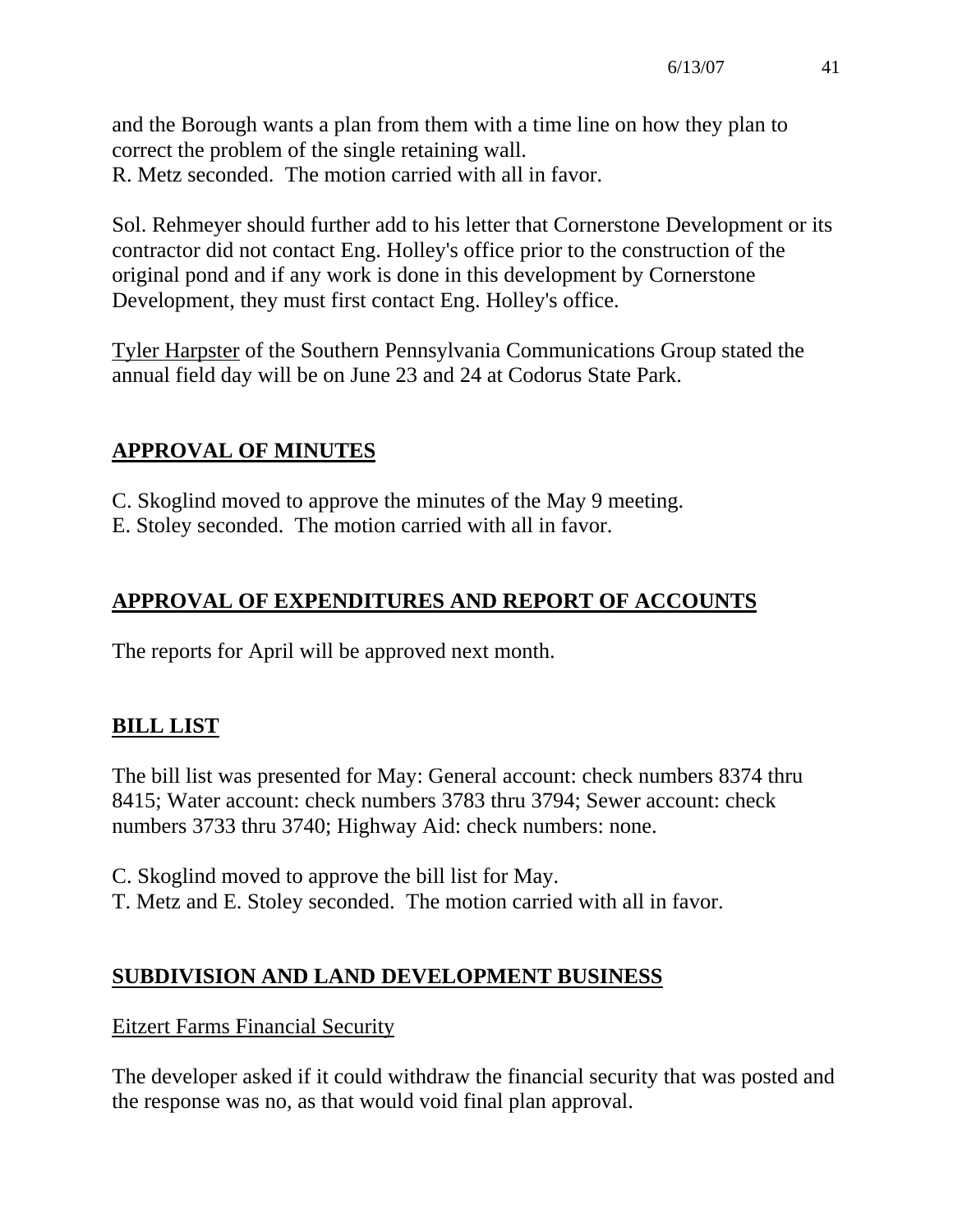# **Southern Regional Police**

Buck highlighted the April police report. They are still in arbitration.

# **REPORTS**

# **Codes Enforcement** – E. Michael Lee

## Appointment of Additional BCO

E. Stoley moved to appoint Herbert Daugherty of Codes Enforcement as an additional BCO. C. Skoglind seconded. The motion carried with all in favor.

## **Water & Sewer** – Richard R. Buchanan

## Closing Private Wells

A meeting was held with about half of the residents who must connect to the water system and the agreement was mailed to the others. The proposal is to provide Borough funding up to \$1,000.00 of the project using the Public Works Department to bring the water line to the house. The home owner will hire their own plumber to bring the water line into their house through the wall. Eng. Holley will submit stream crossing permit applications.

## IPC Plumbing Code

Mike Lee provided the plumbing code manuals to Brian. Brian will attend a three day class and hopefully take the exam by the end of July.

# **Public Roads & Lighting** – Christopher M. Skoglind

## Traffic Study Restricting Trucks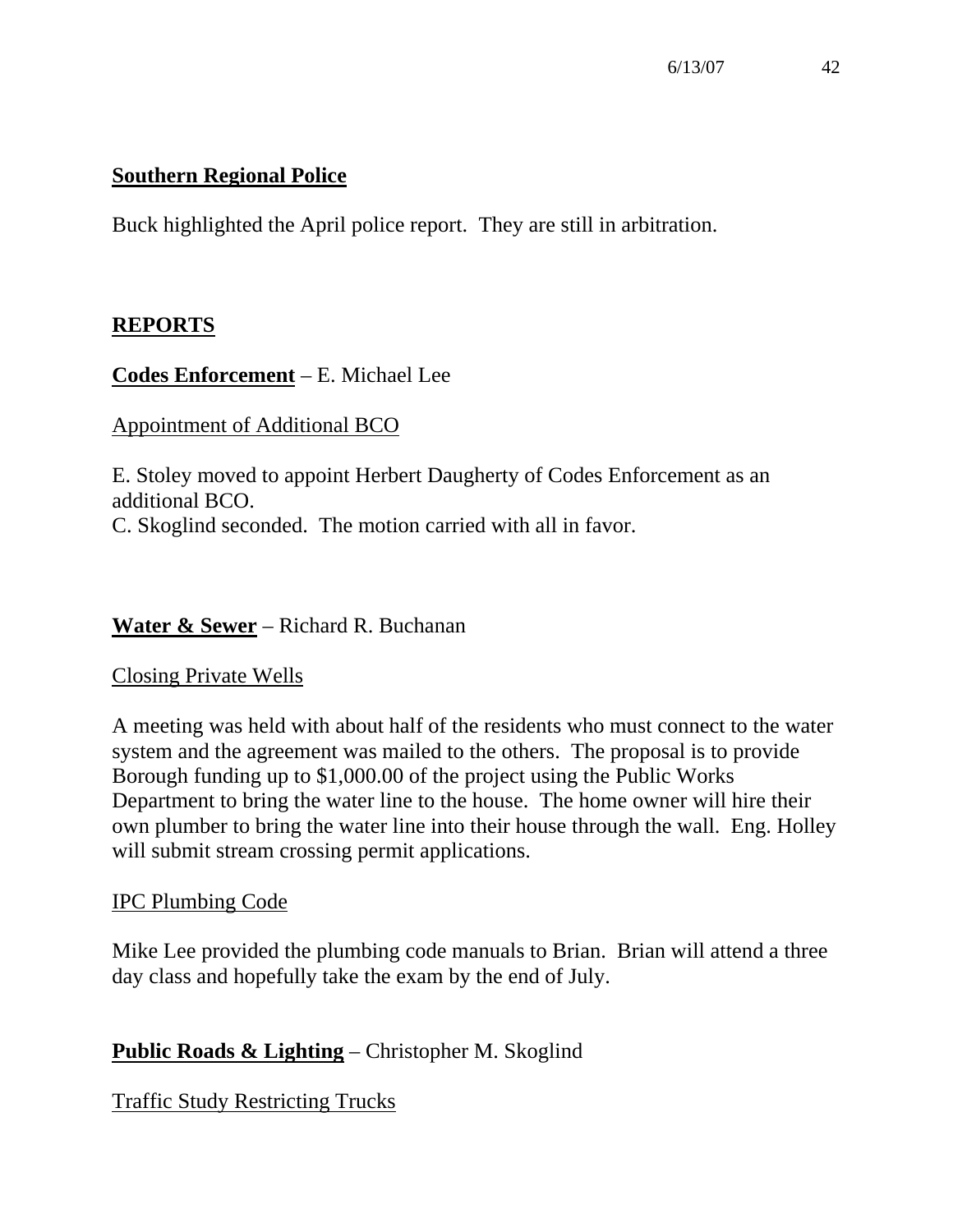C. Skoglind moved to authorize the advertisement of the ordinance to restrict large trucks on Brook Meadow Circle beginning at Northbrook Lane; Clear Run Drive beginning at Plank Road; East Clearview Drive beginning at North Main Street; and Cardinal Drive beginning at Mt. Airy Road.

E. Stoley seconded. The motion carried with all in favor.

## Paving of East Church Street

Fitz and Smith will be paving the Township portion of the road and the cost to do our portion would be \$3,715.00. This section is on the list of streets to be paved next year.

C. Skoglind moved to approve the paving of the Borough's portion at a cost of \$3,715.00.

E. Stoley seconded. The motion carried with all in favor.

# **Public Lands & Buildings and Finance** – Thomas D. Metz

## Banning the use of Skateboards, Roller Blades and Kick Scooters

T. Metz moved to adopt Resolution 2007-3 to ban the use of skateboards, roller blades, kick scooters and similar devices on Borough property at 35 West Railroad Avenue, 44 South Main Street and the new Public Works garage east of South Highland Drive.

E. Stoley seconded. The motion carried with all in favor.

# **Donations**

T. Metz moved to increase the donations to Animal Rescue, Animal Control League of Red Lion and the SPCA to \$750.00 each as part of the annual donation checks.

E. Stoley seconded. The motion carried with all in favor.

# **ENGINEER'S REPORT**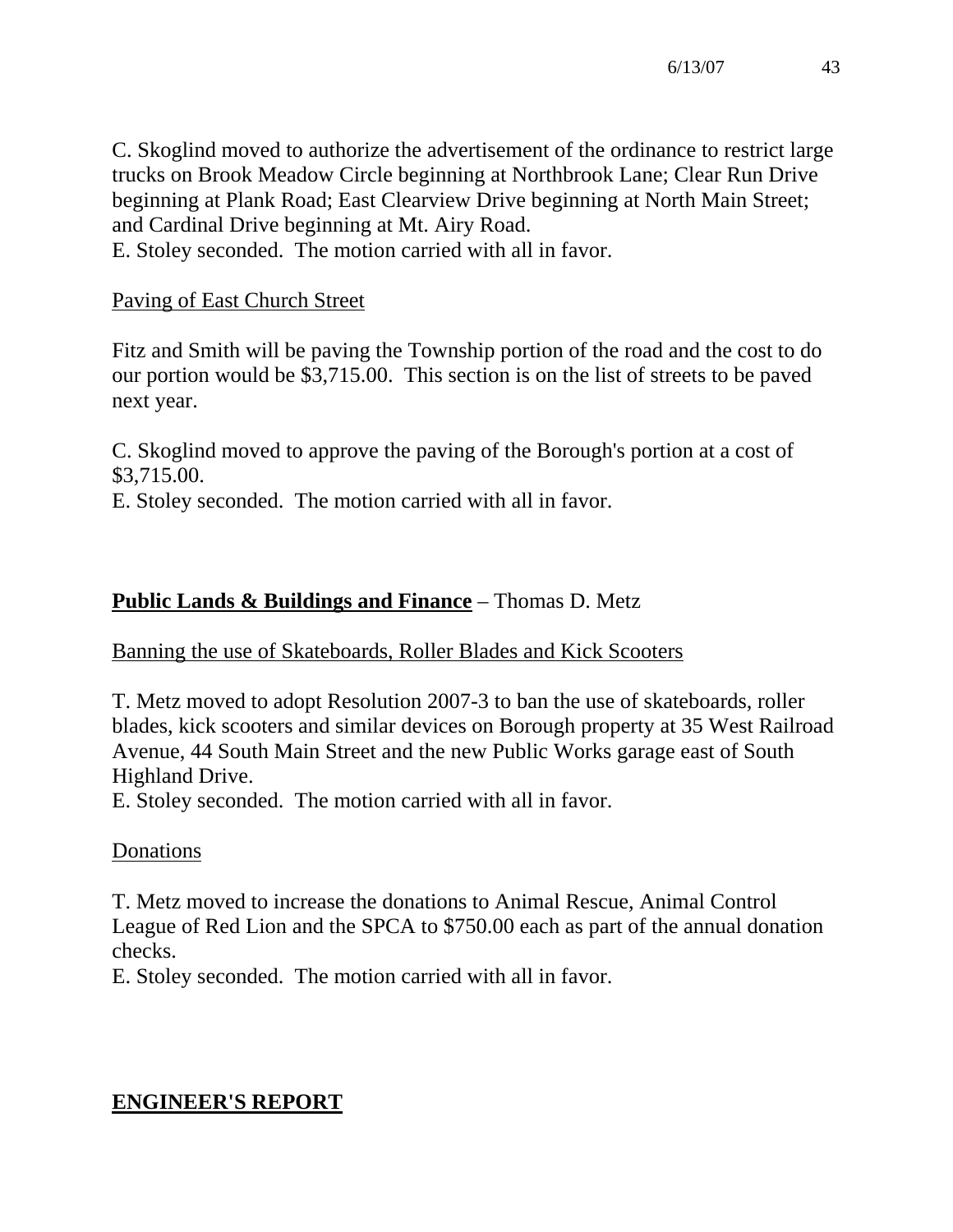### South Sunset Drive Gas Main Replacement

Columbia Gas will have the majority of the road torn up during the gas main replacement and this would be a good time to work on replacing the base as they go along.

### **SOLICITOR'S REPORT**

### I-83 Rest Stop Issue

A copy of the letter to be sent to PennDOT's counsel, Jason Sharp, was attached to Sol. Rehmeyer's report.

### Amendment to Zoning Ordinance Regarding Buffers

A draft amendment for review and comment was attached to the report.

Employment Manual

A draft was provided.

Keeney Well Exploration

Attorney Anderson stated she will be calling Sol. Rehmeyer.

### **Public Safety, Welfare and Personnel** – Eric W. Stoley

### Employment Manual

Comments from B. Sweitzer and C. Bosley were received. M. Caum will be contacted about setting up a meeting to review the proposed amendments/clarifications.

Pension Fund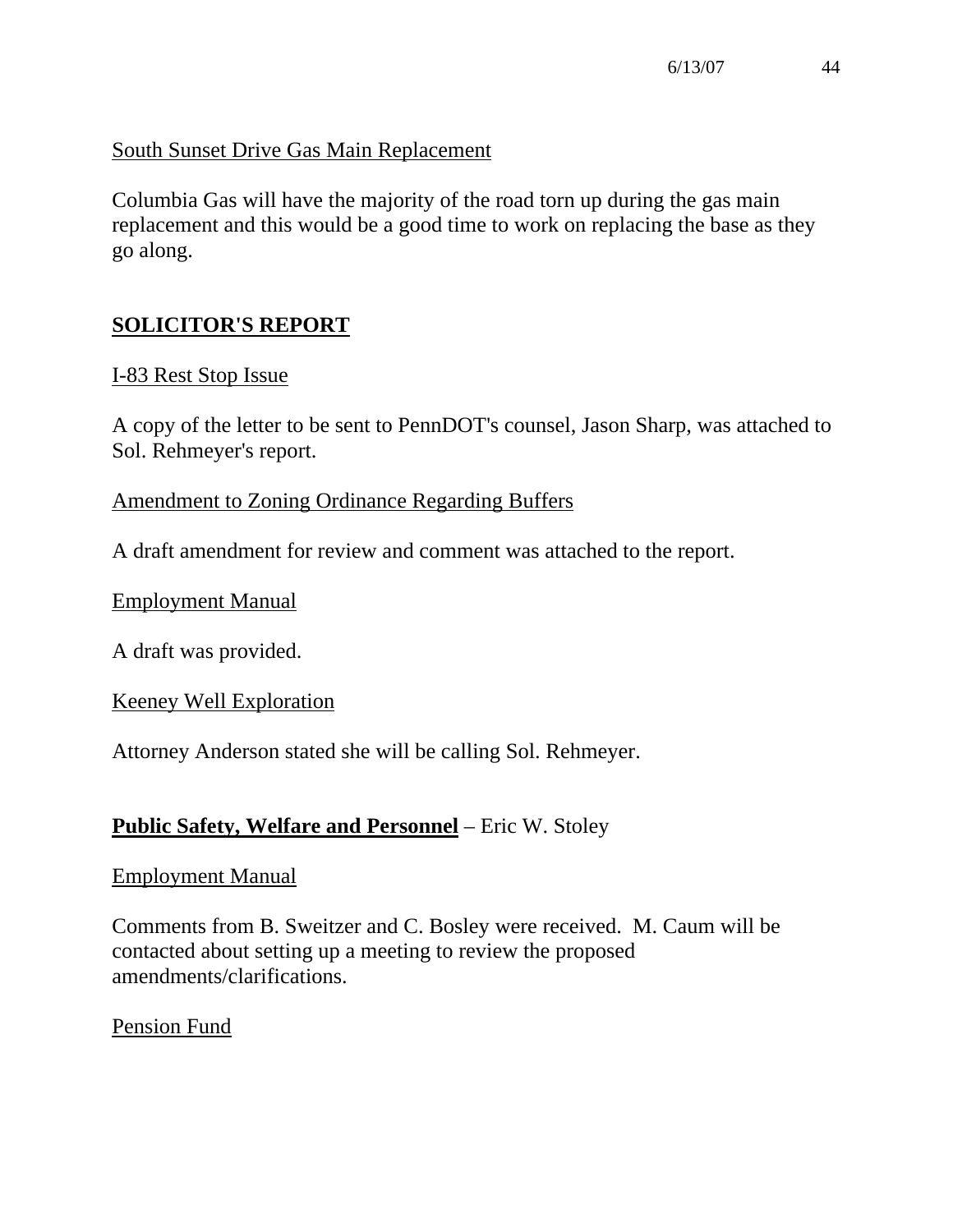C. Skoglind stated the pension funds only grew 1.7% last year and he asked for permission to diversify the investments. A meeting is scheduled for Monday with Robert Hall of the R. J. Hall Company. Permission was given.

## **Secretary's Report** – Cindy L. Bosley

## Recycling Grant

Since our grant funds for 2005 were over \$10,000.00 the Borough must begin an enforcement program.

# **York Adams Tax Bureau** – Thomas D. Metz

T. Metz will be attending the quarterly meeting and will have a report next month.

# **Subdivision, Land Development and Zoning – Eric W. Stoley**

## Deer Creek Buffer Area

A meeting is set for Sunday, June 24 at 7:00 p.m. with the residents of Fawn Drive, Cardinal Drive and Kimco Realty. R. Buchanan stated someone, we think Kimco Realty, trimmed two evergreen trees and removed some firewood that may have been in the buffer area.

## LED Signs

The Committee will meet prior to the 7:00 p.m. meeting on June 24 to review the sample ordinance wordings from other municipalities regarding LED signs.

**Planning Commission** – Eric W. Stoley

# **UNFINISHED BUSINESS**

# **NEW BUSINESS**

## Additional Swings at Playground